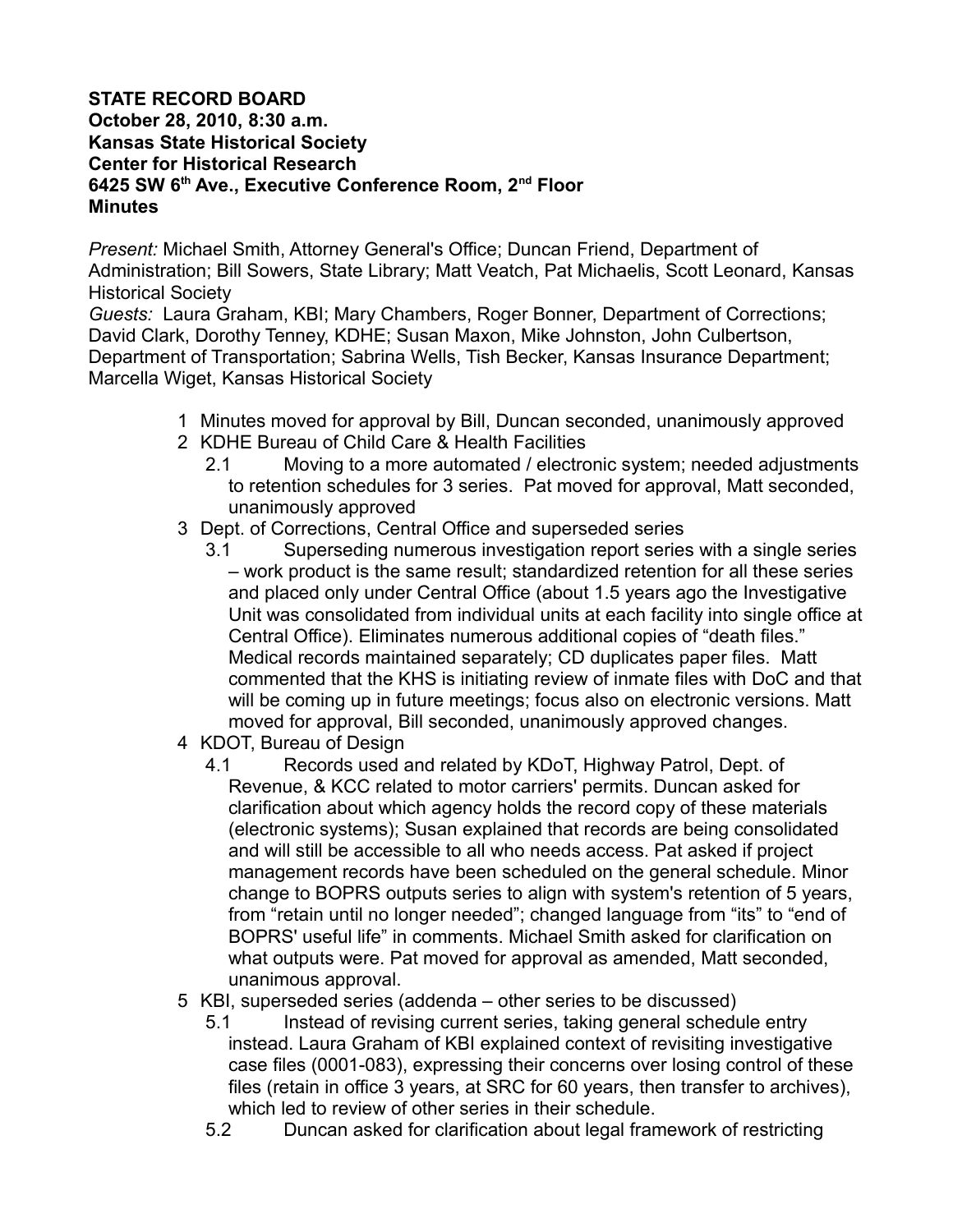investigative records; Mike discussed KORA (specifically KSA 45-221(a)(10), which has its 70 year restriction before being opened. Mike noted that generally burden is on agency to prove why records should be restricted, but (a)(10) requires that burden fall on requester within that 70 year restriction (court order necessary). Mike also noted that this 70-year time limit restriction has not yet been challenged (but we're coming up to the 70 years, so there will in future likely be challenges). Matt Veatch asked for clarification on the time limit and whether those restrictions automatically disappear after end of time limit (the word "notwithstanding" in subsection F); Mike explained that privilege is assumed to continue to exist as long as the client is living (whether client is a person or an organization), but that he currently has no good answer. Matt asked Laura about space at the KBI to hold these records; she explained that they want to look into developing an electronic recordkeeping plan in order to clean up the paper files.

- 5.3 Laura explained Summary Reports schedule (0003-083)—was obsolete but still appeared on public schedule; Scott said it will remain obsolete and will be withdrawn.
- 5.4 DNA Files (0009-083): KSHS staff wanted clarification of what information is in series and what might potentially be transferred to the State Archives. Laura described what is found: expert witness files (reference material; nothing formal), AG opinions, expungement information (process to seek expungement of DNA profile—one piece that could be considered personally identifiable information). Amended title to "DNA Reference Materials" to clarify type of information found in series.
- 5.5 Matt Veatch moved approval of initial schedule changes, with two amendments; Bill Sowers seconded, unanimously approved.
- 5.6 New entries: many have changed retention from 1 calendar year to "Retain until no longer useful, then destroy," which raised questions for KHS staff. Laura explained that many of these records are retained by local agencies; KBI is extracting non-identifiable (statistical) data and entering it into system to be passed onto FBI. Pat & Scott suggested amending schedule to say "Retain until data is extracted for reporting purposes, then destroy." Change affects all series listed under "Incident Based Reporting" (series 0034, 0023, 0004, 0024-083). AFIS Project Files (0031-083) falls only under Information Services Division; Assistant Director position has been eliminated; Laura agreed to Matt's request to withdraw this series for any changes (disposition will continue "transfer to archives to purging"). Pat moved approval as amended for these series; Matt Veatch seconded, unanimously approved.
- 5.7 Division Files (0014-083) under Special Ops Division, Assistant Director—this position has also been eliminated; Assistant Director is over Special Operations & Field Operations Divisions. Pat suggested that many of the records listed under this series are probably in the general schedule; Laura agreed. Board takes no action on this series at this meeting; Laura will come back when and as needed.
- 5.8 Special Agents Investigation Files (0001-083) again: Mike summarized, the Board is okay with KBI holding onto the records until the 70 years KORA restriction ends (changing period from 63 to 70 years), but not with KBI holding onto the records permanently. Mike is not aware of any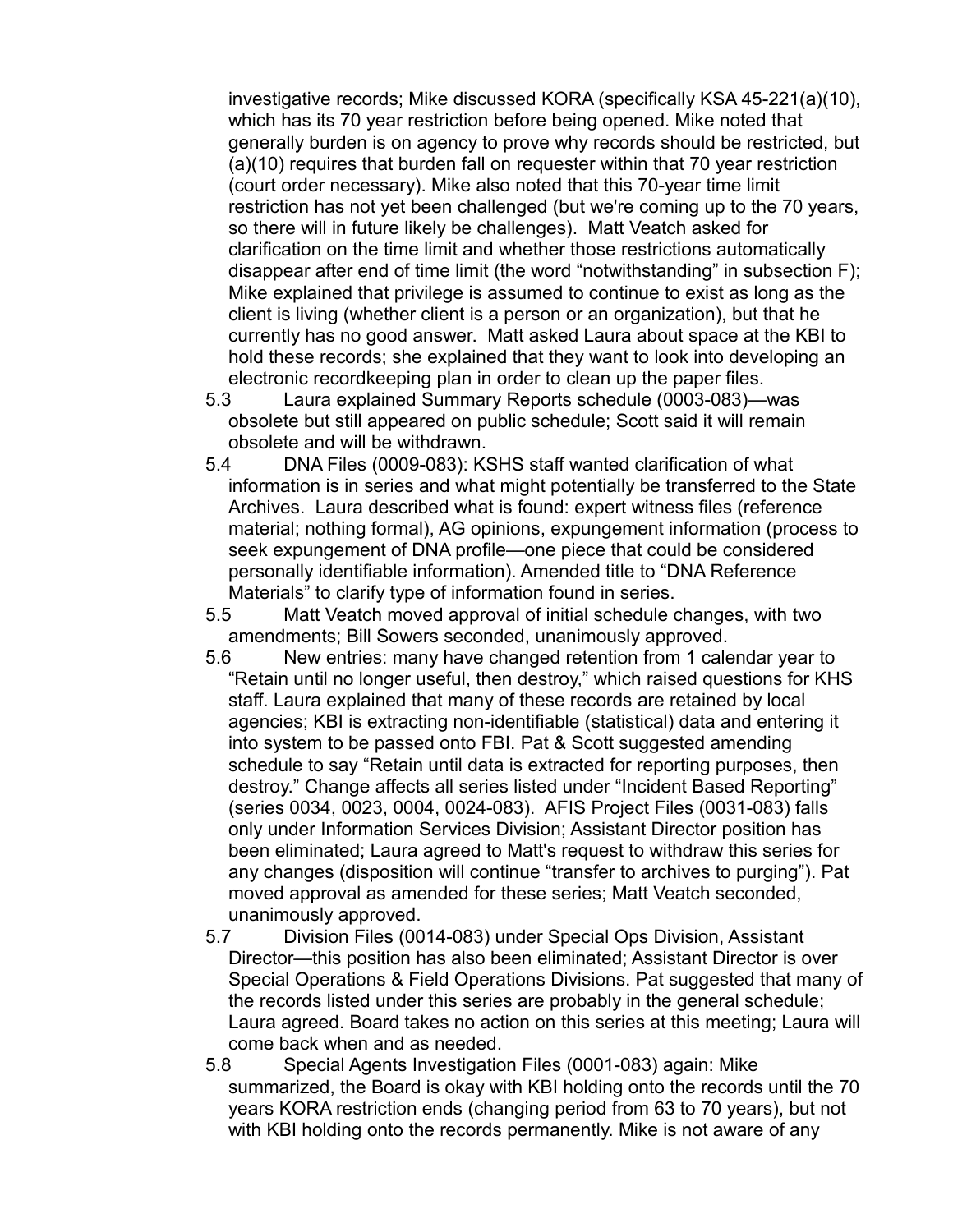other statutory restriction on criminal records beyond (a)(10). Duncan wanted to clarify that KSHS and the Records Board would prefer to keep the records at the Archives because they believe that Archives staff will open these records, unlike KBI. Pat suggested amending disposition as "Retain in agency or at State Records Center for 70 years after case is closed, then transfer to Archives." Bill Sowers moved approval as amended, Matt seconded, Laura abstained from voting; Board voted approval.

- 6 Insurance Department superseded/obsolete series
	- 6.1 Series 0042-331 and 0043-331: Scott wanted Board chance to discuss whether they wanted an electronic recordkeeping plan for these series. Amended restrictions to add KSA 45-221 to subsections on Agency Licensing Files (0042-331). Continuing Ed Compliance Records (0043-331) needed amendment of record copy as electronic. Matt moved approval as amended, Pat seconded, Board unanimously approved.
	- 6.2 Producer Controlled Insurer Reporting Form: Tish from KID provided clarification of description. Duncan asked for definition of "Producer," which essentially means an agency or agent (statutorily defined); Pat suggested addition to comments that definition of "producer" is provided in KSA 40-[etc]. Managing General Agent Documents: Amend retention to retain for five years for Appointment & Termination forms, and most recent Annual Report Form. Pat moved approval those series that had been sent out electronically as amended, Bill seconded, Board voted unaminous approval.
	- 6.3 Two series were withdrawn for discussion; Sabrina wanted to hold off until electronic recordkeeping plan may take effect.
- 7 University of Kansas
	- 7.1 KU has been using a records retention schedule that has not been formally approved by the State Records Board. Scott handed out copies of the schedule to Records Board members to peruse before the January meeting. Duncan asked about how to treat university archives and their relationships to the State Archives; Matt explained that universities are treated as independent entities in charge of their own records; Pat added that they do not have the authority to schedule their own records. Matt added that there has been a movement for years to develop a general schedule for Regents' institutions, but it has not been followed through. Some of the KU entries may also be useful to the State general retention schedule. Mike requested that a KU representative come to the next meeting for any discussion.
- 8 Electronic Recordkeeping Plan Discussion
	- 8.1 Because of the development of KEEP, Scott wanted to discuss the future of electronic recordkeeping plans. If records are sent to KEEP, do they also need an ERP? One suggestion is to give the task to the Electronic Records Committee. Mike asked who retains ownership of records in KEEP; Matt explained that this is a thorny access because KEEP will be receiving records earlier in the life cycle than the State Archives typically receives records—who administers access? Duncan suggested thinking about it like the SRC vs. the State Archives. Matt wants to avoid a defined dual world where agencies have to either cooperate in KEEP or develop recordkeeping plan.
- 9 Other business